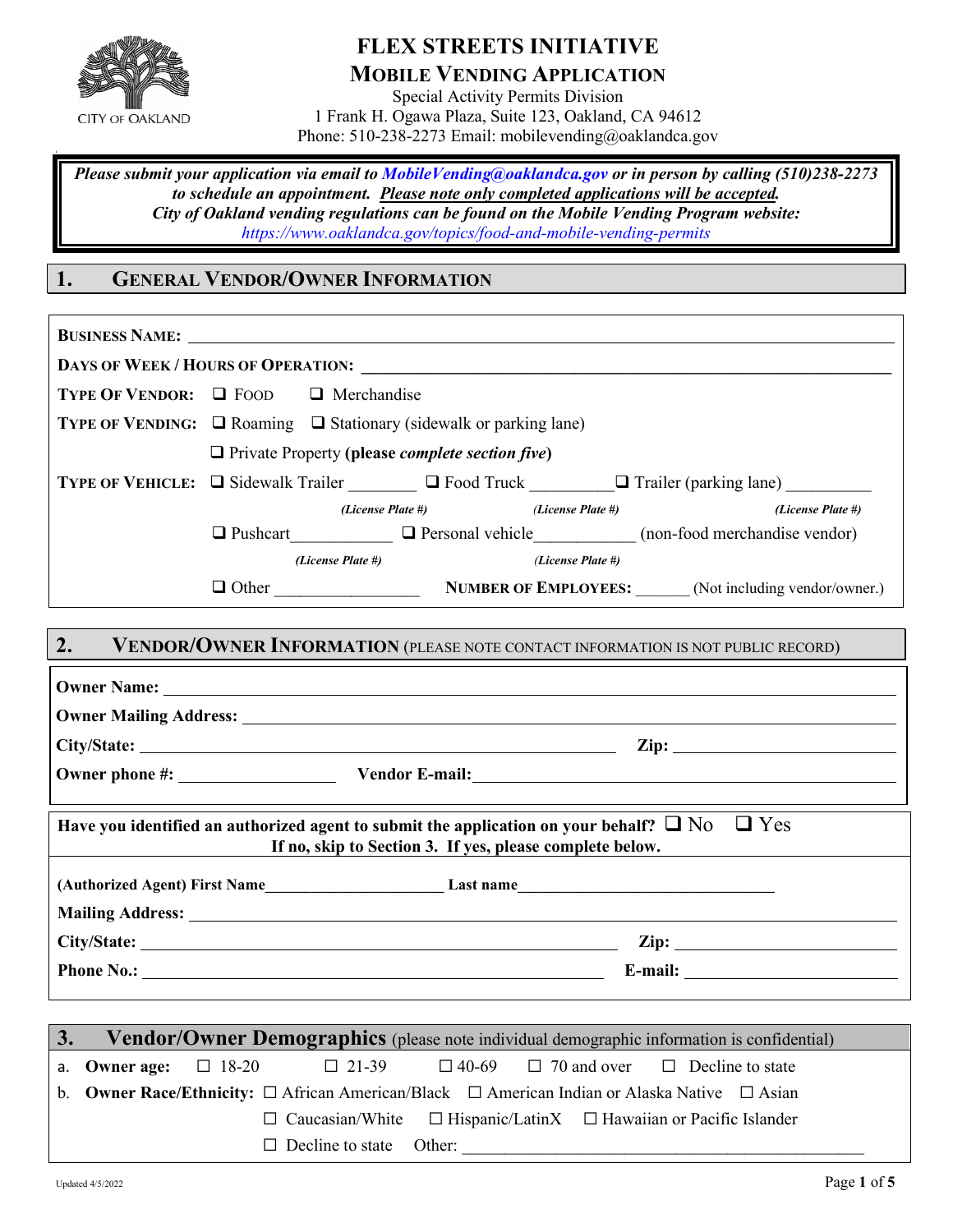| c. Owner Gender: | $\Box$ Male/Man $\Box$ Female/Woman $\Box$ Nonbinary $\Box$ Transgender $\Box$ Decline to state                        |
|------------------|------------------------------------------------------------------------------------------------------------------------|
|                  | d. Owner Disability: $\Box$ Yes, I have a disability/One or more of the owners of the business entity has a disability |
|                  | $\Box$ No, I do not have a disability/None of the owners of the business entity has a disability                       |
|                  | $\Box$ Decline to state                                                                                                |
|                  | e. Owner Education: $\square$ No High School Diploma<br>$\Box$ High School Graduate or Equivalency                     |
|                  | $\Box$ Professional Certification $\Box$ Associate's Degree<br>$\square$ Some college, No Degree                       |
|                  | $\Box$ Bachelor's Degree $\Box$ Graduate or Professional Degree $\Box$ Decline to State                                |

# **4. Would you like to be featured on our City of Oakland's mobile vending website so event organizers can** contact you?  $\Box$  No  $\Box$  Yes

If yes, please provide below your company's name, type of food/merchandise, your website link, and/or email that you would like displayed on the City of Oakland's website:.

 $\mathcal{L}_\mathcal{L} = \{ \mathcal{L}_\mathcal{L} = \{ \mathcal{L}_\mathcal{L} = \{ \mathcal{L}_\mathcal{L} = \{ \mathcal{L}_\mathcal{L} = \{ \mathcal{L}_\mathcal{L} = \{ \mathcal{L}_\mathcal{L} = \{ \mathcal{L}_\mathcal{L} = \{ \mathcal{L}_\mathcal{L} = \{ \mathcal{L}_\mathcal{L} = \{ \mathcal{L}_\mathcal{L} = \{ \mathcal{L}_\mathcal{L} = \{ \mathcal{L}_\mathcal{L} = \{ \mathcal{L}_\mathcal{L} = \{ \mathcal{L}_\mathcal{$  $\mathcal{L}_\mathcal{L} = \{ \mathcal{L}_\mathcal{L} = \{ \mathcal{L}_\mathcal{L} = \{ \mathcal{L}_\mathcal{L} = \{ \mathcal{L}_\mathcal{L} = \{ \mathcal{L}_\mathcal{L} = \{ \mathcal{L}_\mathcal{L} = \{ \mathcal{L}_\mathcal{L} = \{ \mathcal{L}_\mathcal{L} = \{ \mathcal{L}_\mathcal{L} = \{ \mathcal{L}_\mathcal{L} = \{ \mathcal{L}_\mathcal{L} = \{ \mathcal{L}_\mathcal{L} = \{ \mathcal{L}_\mathcal{L} = \{ \mathcal{L}_\mathcal{$ 

**Type of Food/Merchandise** (Less than 10 words)

# **5. VENDING ON PRIVATE OR CITY OWNED PROPERTY?**  $\Box$  NO  $\Box$  YES *(if yes, please complete the*

**Proposed Address: Please** attach a lease or letter of authorization from the property owner along with this application.

#### **\*Proposed Vending Location Information\***

| Address number | <b>Address Street name</b>           | Address zip code |
|----------------|--------------------------------------|------------------|
|                | *Property owner contact information* |                  |

**Owner name**\_\_\_\_\_\_\_\_\_\_\_\_\_\_\_\_\_\_\_\_\_\_\_\_\_\_\_\_\_\_\_\_\_\_\_\_\_\_\_\_ **Owner telephone number**\_\_\_\_\_\_\_\_\_\_\_\_\_\_\_\_\_\_

**Owner Email: EXTRA NOTES** 

**\*\*REQUIRED--** Location(s) will be verified by city staff before issuing a permit**\*\***

| 6.                          | <b>VENDING ON SIDEWALK OR IN PARKING LANES?</b> $\Box$ No (skip section) $\Box$ Yes (If yes, please                                                                                               |
|-----------------------------|---------------------------------------------------------------------------------------------------------------------------------------------------------------------------------------------------|
| complete the section below) |                                                                                                                                                                                                   |
|                             | *Roaming Vendors*: Please indicated street intersections or address.                                                                                                                              |
| <b>Location 1</b>           | <b>Location 2</b>                                                                                                                                                                                 |
| <b>Location 3</b>           | <b>Location 4</b>                                                                                                                                                                                 |
| <b>Location 5</b>           | <b>Location 6</b>                                                                                                                                                                                 |
| <i>*Notes</i>               |                                                                                                                                                                                                   |
|                             | *Roaming vendors stop only long enough to make a sale. Vending in one location for more than 60 minutes requires<br>providing customers and employees with access to a restroom (See section #7). |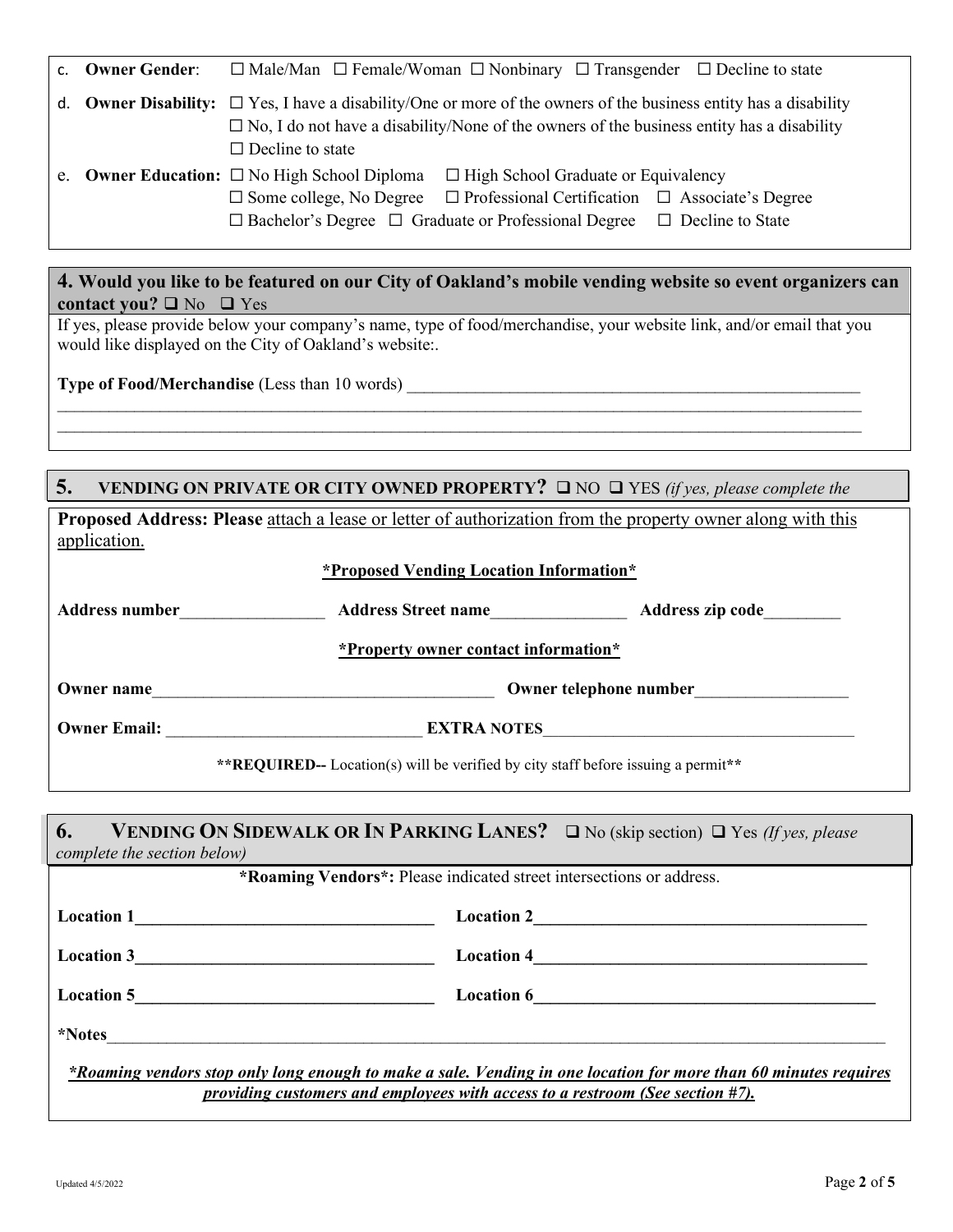## **7. RESTROOM REQUIREMENTS FOR STATIONARY VENDORS**

### *Restroom Authorization must be within 200-feet of the stationary vending location.*

|                                   | Name of Business Providing Restroom Access: Name of Business Providing Restroom Access:                                                                                                                                        |
|-----------------------------------|--------------------------------------------------------------------------------------------------------------------------------------------------------------------------------------------------------------------------------|
| Business Address:                 |                                                                                                                                                                                                                                |
| Business Owner's Name:            |                                                                                                                                                                                                                                |
| Business Phone number:            | <b>Business Owner Email</b>                                                                                                                                                                                                    |
| Vendor use of restroom: $Date(s)$ | Hours of use the contract of the contract of the contract of the contract of the contract of the contract of the contract of the contract of the contract of the contract of the contract of the contract of the contract of t |
| Business Owner Signature:         | Date: $\qquad \qquad \qquad$                                                                                                                                                                                                   |
|                                   | *Submit a copy of the authorization letter for employees to use the restroom along with this application. *                                                                                                                    |

*\*Note: City staff will verify agreement before issuing a vending permit\**

# **8. SCHOOL WAIVER** *(To be completed if vendor obtains a school waiver as detailed below)*

Vendors **may not sell within 300 feet of any school**, between 7 a.m. and 6 p.m., Monday through Friday, **unless the school's supervising entity\* provides a waiver to serve healthy food or to sell merchandise**.

**Applicant must complete this section if they are requesting a waiver from a school's supervising entity\* to help the supervising entity make a determination:** 

Name of School: **Address of School:** \_\_\_\_\_\_\_\_\_\_\_\_\_\_\_\_\_\_\_\_\_\_\_\_\_\_\_\_\_\_\_\_\_\_\_\_\_\_\_\_\_\_\_\_\_\_\_\_\_\_\_\_\_\_\_

*I, the undersigned, have attached a copy of the menu, which shows that the vendor will only sell "healthy foods" such as fruits; non-fried vegetables; dairy foods; food made from nuts, seeds, legumes, cheese; foods made from whole grains (defined as 51% or more); foods which do not contain trans-fat. Beverages for sale in this definition include: water; 100% fruit or vegetable juice; nonfat and 1% milk; and non-dairy milk, such as soy. Sugar-sweetened beverages, candy and soda are not considered "healthy" under these guidelines.* 

 $\overline{\phantom{a}}$  ,  $\overline{\phantom{a}}$  ,  $\overline{\phantom{a}}$  ,  $\overline{\phantom{a}}$  ,  $\overline{\phantom{a}}$  ,  $\overline{\phantom{a}}$  ,  $\overline{\phantom{a}}$  ,  $\overline{\phantom{a}}$  ,  $\overline{\phantom{a}}$  ,  $\overline{\phantom{a}}$  ,  $\overline{\phantom{a}}$  ,  $\overline{\phantom{a}}$  ,  $\overline{\phantom{a}}$  ,  $\overline{\phantom{a}}$  ,  $\overline{\phantom{a}}$  ,  $\overline{\phantom{a}}$ 

 *Signature of Vendor/Owner Date*

## **TO BE COMPLETED BY SCHOOL'S SUPERVISING ENTITY\*** (if waiver is granted):

Specify if there is any time of day when vending is prohibited: Please list any Restrictions: \*School's Supervising Entity:

 *(Printed Name, Title) (Phone Number***)** 

 $\mathcal{L}_\text{max} = \mathcal{L}_\text{max} = \mathcal{L}_\text{max} = \mathcal{L}_\text{max} = \mathcal{L}_\text{max} = \mathcal{L}_\text{max} = \mathcal{L}_\text{max} = \mathcal{L}_\text{max} = \mathcal{L}_\text{max} = \mathcal{L}_\text{max} = \mathcal{L}_\text{max} = \mathcal{L}_\text{max} = \mathcal{L}_\text{max} = \mathcal{L}_\text{max} = \mathcal{L}_\text{max} = \mathcal{L}_\text{max} = \mathcal{L}_\text{max} = \mathcal{L}_\text{max} = \mathcal{$ 

 *(Signature) (Date)*

\*For Oakland Unified School District schools (and certain Charter schools served by OUSD Nutrition Services), the supervising entity is the Executive Director of OUSD Nutritional Services.

*\*For Oakland Unified District schools (and certain Charter schools served by OUSD Nutrition Services), the supervising entity is the Executive Director of OUSD Nutritional Services.*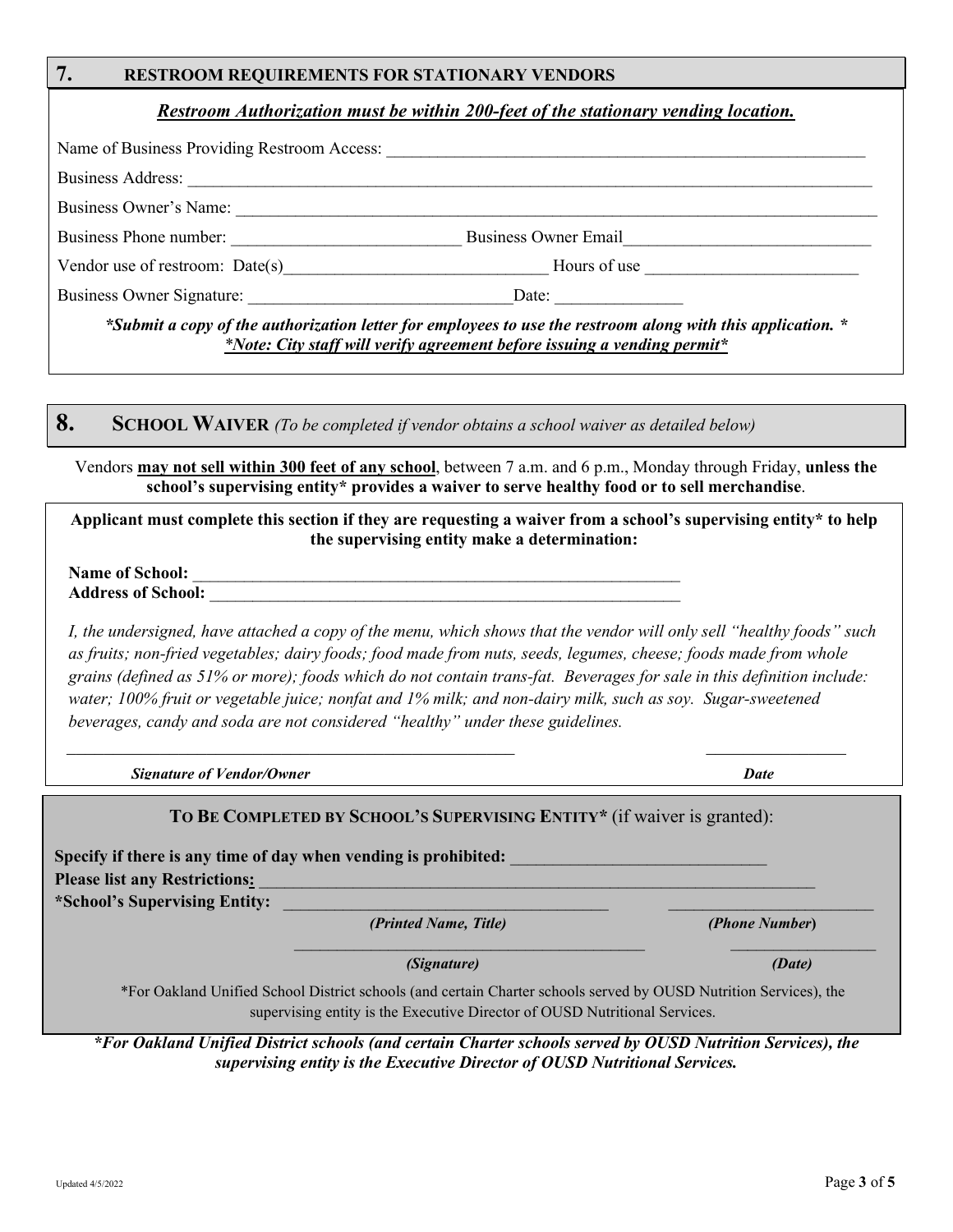|            | <u>Vendor must complete this section if they are requesting a waiver from a brick-and-mortar:</u>                                                                                                                                                                           |  |
|------------|-----------------------------------------------------------------------------------------------------------------------------------------------------------------------------------------------------------------------------------------------------------------------------|--|
|            | For the owners of a restaurant/café or merchandise store within a buffer distance of a site where a vendor is seeking a<br>permit to vend: With my signature, I authorize this application from a vending business to sell within the above-<br>described buffer distances. |  |
| 1.         | Food vendors--Café/Restaurant #1 or Merchandise Vendor---Merchandise Store                                                                                                                                                                                                  |  |
|            | Business Name: Name: Name: Name: Name: Name: Name: Name: Name: Name: Name: Name: Name: Name: Name: Name: Name: Name: Name: Name: Name: Name: Name: Name: Name: Name: Name: Name: Name: Name: Name: Name: Name: Name: Name: Nam                                              |  |
|            |                                                                                                                                                                                                                                                                             |  |
|            |                                                                                                                                                                                                                                                                             |  |
|            |                                                                                                                                                                                                                                                                             |  |
|            |                                                                                                                                                                                                                                                                             |  |
|            |                                                                                                                                                                                                                                                                             |  |
|            |                                                                                                                                                                                                                                                                             |  |
|            |                                                                                                                                                                                                                                                                             |  |
|            |                                                                                                                                                                                                                                                                             |  |
| Signature: | Date:                                                                                                                                                                                                                                                                       |  |
|            | 3. Food vendors--Café/Restaurant #3 or Merchandise vendor---Merchandise Store                                                                                                                                                                                               |  |
|            |                                                                                                                                                                                                                                                                             |  |
|            |                                                                                                                                                                                                                                                                             |  |
|            |                                                                                                                                                                                                                                                                             |  |
|            |                                                                                                                                                                                                                                                                             |  |